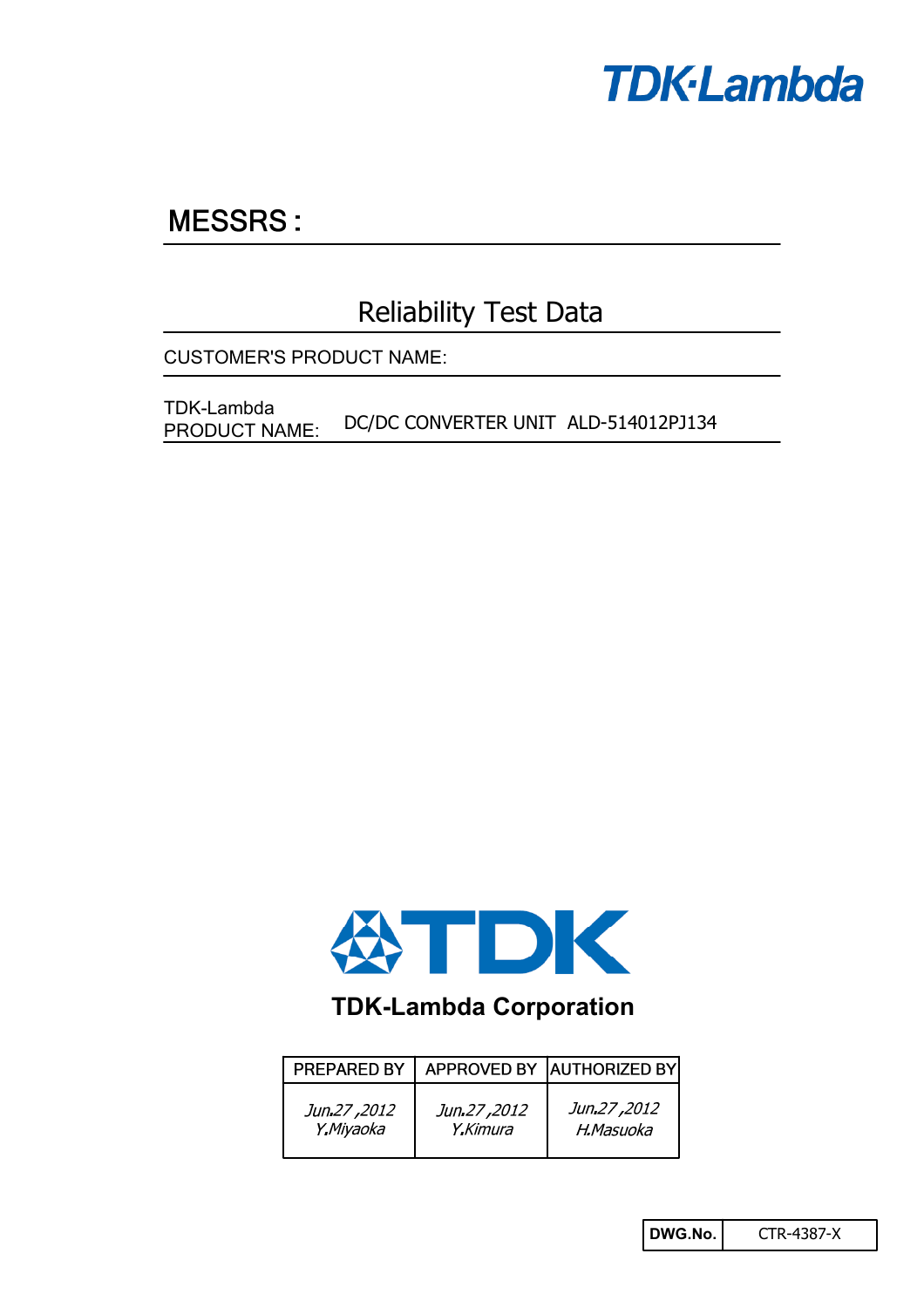| [1] Test Sample<br><b>Other Test Items</b>                                                                                          | High Temperature Continuous Operation : ALD-514012PJ134 3pcs. for each<br>: ALD-414012PJ133 3pcs. for each                                                                                                                                                                                                                                                            |                          |
|-------------------------------------------------------------------------------------------------------------------------------------|-----------------------------------------------------------------------------------------------------------------------------------------------------------------------------------------------------------------------------------------------------------------------------------------------------------------------------------------------------------------------|--------------------------|
| [2] Test Condition<br>Input Voltage<br><b>Dimming Conditions</b><br>Vbr :<br>ADIM:<br><b>RL</b><br>Load                             | Vin : 12.0 [V]<br>$0.0$ [V]<br>Max. Brightness<br>$0.0$ [V]<br>Max. Brightness<br>$\sim$ 1.<br>280 $\lceil \Omega \rceil$<br>* ALD-514012PJ134 is using the same PCB board as ALD-414012PJ133 and that is the product to add 1 output to ALD-414012PJ133.<br>Therefore the test items other than the high-temperature operation will use the data of ALD-414012PJ133. |                          |
| [3] Result                                                                                                                          | The test result is shown on the next page. There was no problem.<br>The measurement condition and Instrument depends on the following.                                                                                                                                                                                                                                |                          |
| <b>Measurement Condition</b><br>Input Voltage<br>Vin<br><b>Dimming Conditions</b><br>Vbr<br><b>RL</b><br>Load<br>Ambient temp<br>Ta | 12.0 [V]<br>$\sim$ 100<br>$\sim 10$<br>$0.0$ [V]<br>Max. Brightness<br>ADIM:<br>Max. Brightness<br>$0.0$ [V]<br>$\sim$ 10<br>180 $\Omega$<br>25 [°C]<br>$\mathbb{R}^2$                                                                                                                                                                                                |                          |
| Measuring Instrument<br>Power supply<br>Frequency counter                                                                           | : PAR160A (KIKUSUI) or equivalent<br>Inpur DC current meter : R6840 (ADVANTEST) or equivalent<br>Output DC current meter: 187 (FLUKE) or equivalent<br>: 187 (FLUKE) or equivalent                                                                                                                                                                                    |                          |
| [4] Test Item<br>Item                                                                                                               | Condition                                                                                                                                                                                                                                                                                                                                                             | Judgement Standard       |
| High Temperature                                                                                                                    | 85°C, 500hrs.                                                                                                                                                                                                                                                                                                                                                         |                          |
| Continuous Operation                                                                                                                |                                                                                                                                                                                                                                                                                                                                                                       | Electrical and apperance |

| Thyll Temperature<br>Continuous Operation    | 85°C, 500hrs.                                                                                                                                                 | Electrical and apperance<br>should be in the spec. |  |
|----------------------------------------------|---------------------------------------------------------------------------------------------------------------------------------------------------------------|----------------------------------------------------|--|
| Heat Shock                                   | $-40^{\circ}$ C <-> 85°C 30min./each<br>100 cv cles                                                                                                           |                                                    |  |
| Humidity Environment<br>Off and on Operation | $60^{\circ}$ C 90%R.H.<br>On 1hr / Off 3hrs. 500 cycles.                                                                                                      |                                                    |  |
| Vibration                                    | $5 \sim 10$ Hz Amplitude 10mm<br>10~200Hz Accerarated Verocity 21.6m/s <sup>2</sup> (2.2G)<br>Log Sweep: 10min.<br>X, Y, Z direction 60 min/each total 3 hrs. |                                                    |  |
| Shock                                        | $588m/s2$ (60G) 11ms Half-sine wave<br>once each axis X, Y, Z, -X, -Y, -Z<br>total 6times                                                                     |                                                    |  |

|                   | No.                                                                                                                 | <b>MATERIALS NAME</b> | QU          | <b>MATERIAL</b> | <b>REMARK</b> |  |  |
|-------------------|---------------------------------------------------------------------------------------------------------------------|-----------------------|-------------|-----------------|---------------|--|--|
|                   | PRODUCT NAME or MODEL, TITLE                                                                                        |                       |             |                 |               |  |  |
|                   | DC/DC CONVERTER UNIT ALD-514012PJ134                                                                                |                       |             |                 |               |  |  |
|                   |                                                                                                                     | NAME OF DRAWING       | DRAWING No. |                 | <b>PAGE</b>   |  |  |
| <b>TDK-Lambda</b> | Reliability Test Data                                                                                               |                       | CTR-4387-X  |                 |               |  |  |
| $-1$              | $\mathbf{r}$ , and $\mathbf{r}$ , and $\mathbf{r}$ , and $\mathbf{r}$<br>the state of the state of the state of the |                       |             |                 |               |  |  |

<The drawings may be changed without any notice.>